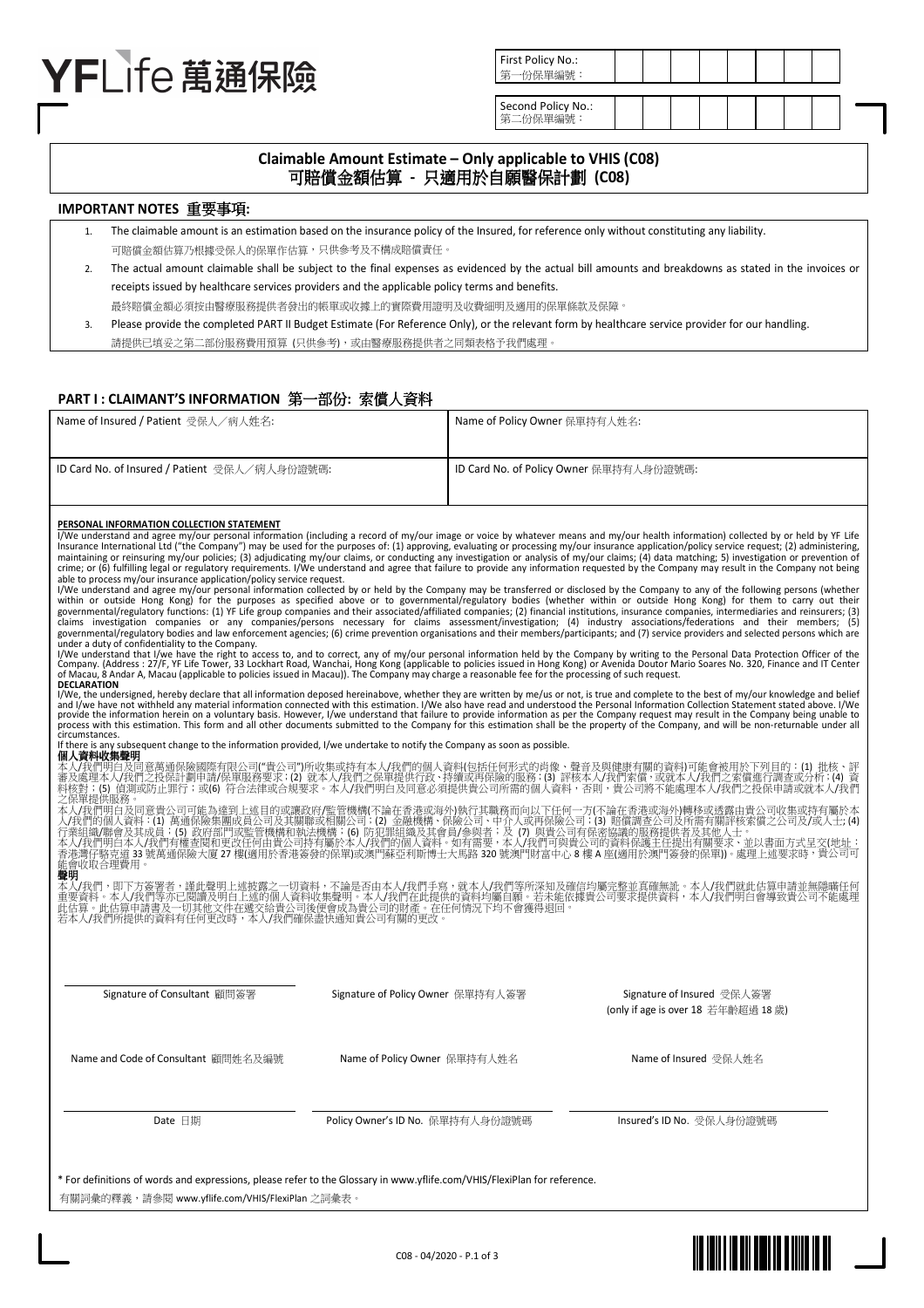# **PART II : Budget Estimate (For Reference Only)** 第二部份**:** 服務費用預算 **(**只供參考**)**

|                                                                        | The estimated charges are for reference only. Final payments are subject to charges incurred from treatment, procedures and services performed.<br>說明: 本頁由醫生及醫院填寫,並由病人、醫生及獲醫院授權人士簽名及蓋章作實。 <b>預算費用只作參考</b> ,最終收費視病人實際接受的治療、程序及服務而定。 | Statement: This page is to be completed by doctor and hospital, and to be signed by patient, doctor and the authorised person of the hospital with hospital stamp.  |
|------------------------------------------------------------------------|------------------------------------------------------------------------------------------------------------------------------------------------------------------------------------------------------------------------------------|---------------------------------------------------------------------------------------------------------------------------------------------------------------------|
|                                                                        |                                                                                                                                                                                                                                    | Hong Kong Identity Card / Passport Number<br>身份證號碼 / 護照號碼                                                                                                           |
|                                                                        |                                                                                                                                                                                                                                    |                                                                                                                                                                     |
|                                                                        |                                                                                                                                                                                                                                    |                                                                                                                                                                     |
|                                                                        |                                                                                                                                                                                                                                    |                                                                                                                                                                     |
|                                                                        |                                                                                                                                                                                                                                    |                                                                                                                                                                     |
| Estimated Length of Stay 預計住院時間: ___________________________Day(s)日    |                                                                                                                                                                                                                                    |                                                                                                                                                                     |
|                                                                        |                                                                                                                                                                                                                                    |                                                                                                                                                                     |
|                                                                        |                                                                                                                                                                                                                                    |                                                                                                                                                                     |
|                                                                        | Estimated Hospital's Charges 預算醫院費用 ( To be completed by hospital / doctor 由醫院/醫生填寫 )                                                                                                                                              |                                                                                                                                                                     |
| Room Charge<br>住宿:                                                     |                                                                                                                                                                                                                                    |                                                                                                                                                                     |
|                                                                        |                                                                                                                                                                                                                                    |                                                                                                                                                                     |
| <b>Operating Theatre Charge</b><br>手術室費:                               |                                                                                                                                                                                                                                    |                                                                                                                                                                     |
|                                                                        |                                                                                                                                                                                                                                    |                                                                                                                                                                     |
| Other Items and Charges                                                |                                                                                                                                                                                                                                    |                                                                                                                                                                     |
| 其他項目及收費:<br>\$.                                                        |                                                                                                                                                                                                                                    |                                                                                                                                                                     |
|                                                                        |                                                                                                                                                                                                                                    |                                                                                                                                                                     |
|                                                                        |                                                                                                                                                                                                                                    | Total 總額: \$                                                                                                                                                        |
|                                                                        | Estimated Doctor's Charges 預算醫生費用 (To be completed by hospital 由醫生填寫)                                                                                                                                                              |                                                                                                                                                                     |
| Daily Doctor's Round Fee                                               |                                                                                                                                                                                                                                    |                                                                                                                                                                     |
| 每日醫生巡房費:                                                               | $\zeta$ $X$ $\qquad \qquad \Box$ days(s)                                                                                                                                                                                           |                                                                                                                                                                     |
| Surgical Fee                                                           |                                                                                                                                                                                                                                    |                                                                                                                                                                     |
| 手術費:<br>\$                                                             |                                                                                                                                                                                                                                    |                                                                                                                                                                     |
| Anaesthetist Fee                                                       |                                                                                                                                                                                                                                    |                                                                                                                                                                     |
| 麻醉科醫生費:                                                                | $\zeta$                                                                                                                                                                                                                            |                                                                                                                                                                     |
| Other Specialist's Consultation Fee                                    |                                                                                                                                                                                                                                    | Please specify 請註明:                                                                                                                                                 |
| 其他專科醫生費:                                                               |                                                                                                                                                                                                                                    |                                                                                                                                                                     |
| Other Items and Charges                                                |                                                                                                                                                                                                                                    | Please specify 請註明:                                                                                                                                                 |
| 其他項目及收費:<br>\$                                                         |                                                                                                                                                                                                                                    |                                                                                                                                                                     |
|                                                                        |                                                                                                                                                                                                                                    | Total 總額:\$                                                                                                                                                         |
|                                                                        | Patient's Signature 病人簽署                                                                                                                                                                                                           |                                                                                                                                                                     |
|                                                                        | complications are not covered. I agree that payment should be made in accordance with hospital invoice.<br>本人知悉上述預算費用及保險賠償額僅為參考,並不包括因併發症所產生的額外費用,並同意最終收費以醫院賬單所列為準。                                                                 | I understand that the estimated charges above and the claimable amount from insurance company are for reference only. Additional charges incurred from              |
| Name of Patient / Next-of-kin / Authorised Person<br>病人 / 親屬 / 獲授權人士姓名 | Signature of Patient / Next-of-kin / Authorised Person<br>病人 / 親屬 / 獲授權人士簽                                                                                                                                                         | Date<br>日期                                                                                                                                                          |
|                                                                        | Doctor's and Hospital's Declaration 醫生及醫院聲明                                                                                                                                                                                        |                                                                                                                                                                     |
| 本人已向病人解釋上述預算費用,並徵得其同意。                                                 | I have explained to the patient the details of the above estimated charges and have sought his / her agreement.                                                                                                                    |                                                                                                                                                                     |
| Name of Doctor                                                         | Signature of Doctor                                                                                                                                                                                                                | Date                                                                                                                                                                |
| 病人 / 親屬 / 獲授權人士姓名                                                      | 醫生簽署                                                                                                                                                                                                                               | 日期                                                                                                                                                                  |
|                                                                        |                                                                                                                                                                                                                                    | This hospital has noted the above estimated charges. The original of this form will be filed as hospital's medical records, and copies will be given to patient and |
| doctor for reference.                                                  | 本院知悉上述預算費用。此表格正本會存放在本院的病人醫療記錄內,副本供病人和醫生參考。                                                                                                                                                                                         |                                                                                                                                                                     |
|                                                                        |                                                                                                                                                                                                                                    |                                                                                                                                                                     |
| Name of Authorised Person of Hospital<br>獲醫院授權人士姓名                     | Signature of Authorised Person of Hospital and Stamp<br>獲醫院授權人士簽署及蓋章                                                                                                                                                               | Date<br>日期                                                                                                                                                          |